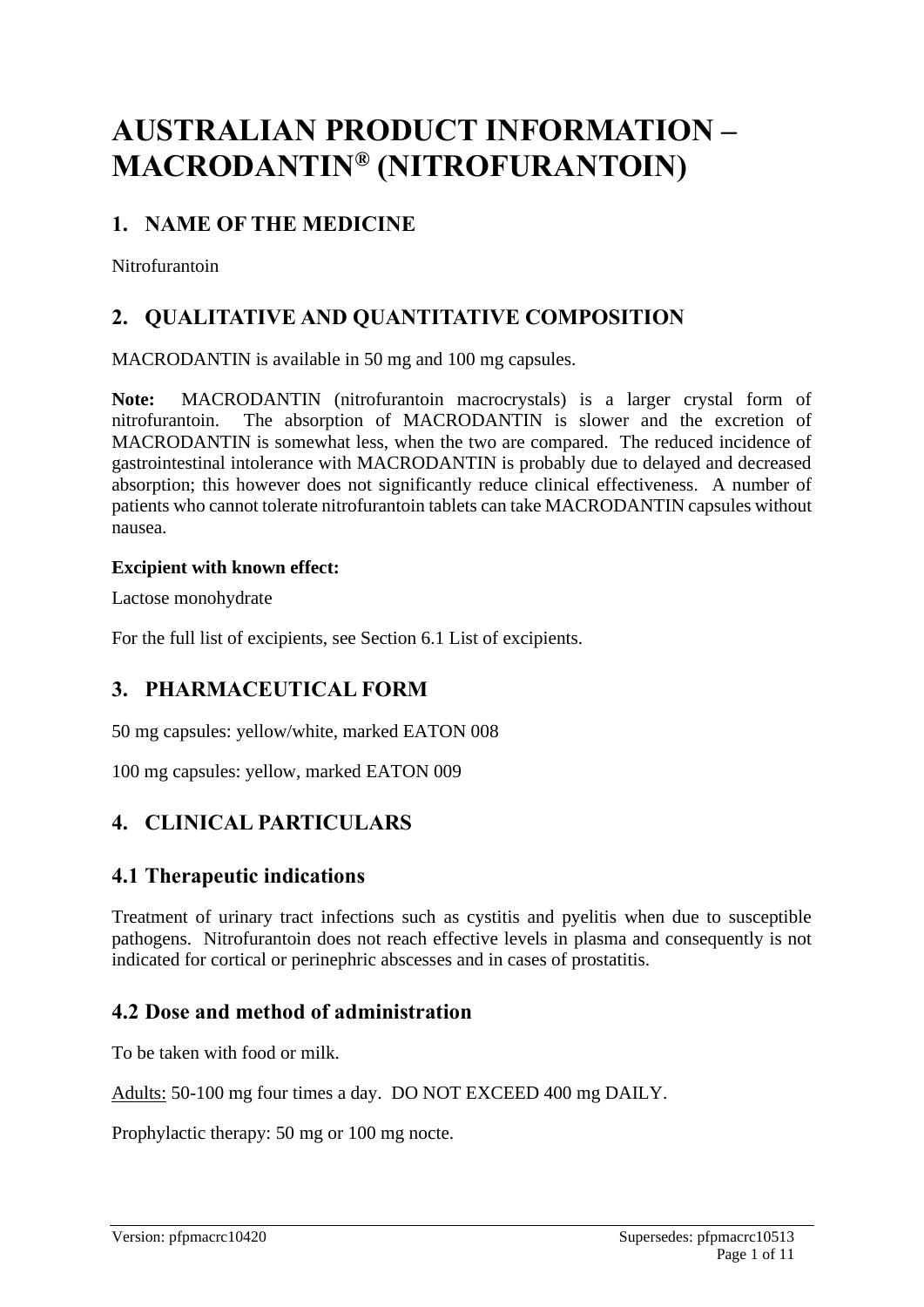Children: Should be calculated on the basis of 5-7 mg/kg body weight per 24 hours to be given in divided doses four times a day.

Nitrofurantoin should not be administered to infants under one month of age.

Therapy should be continued for at least one week and for at least 3 days after sterility of the urine is obtained. Continued infection indicates the need for re-evaluation. If the drug is to be used for prophylactic or for long-term suppressive therapy, consideration should be given to finding the lowest effective dose.

# **4.3 Contraindications**

Anuria and oliguria or extensive impairment of renal function (creatinine clearance under 60 mL/min or clinically significant elevated serum creatinine); hypersensitivity to furan derivatives; nitrofurantoin should not be administered to pregnant women during labour and delivery, or when the onset of labour is imminent or to infants under one month of age because of the possibility of producing a haemolytic anaemia due to immature enzyme systems (glutathione instability) in the early neonatal period.

## **4.4 Special warnings and precautions for use**

#### **Peripheral Neuropathy**

Peripheral neuropathy (including optic neuritis), which may become severe or irreversible, has occurred. Fatalities have been reported. Conditions such as renal impairment (creatinine clearance under 60 mL/min or clinically significant elevated serum creatinine), anaemia, diabetes mellitus, electrolyte imbalance, vitamin B deficiency, and debilitating disease may enhance the occurrence of peripheral neuropathy. Patients receiving long-term therapy should be monitored periodically for changes in renal function. If numbness or tingling occurs in any area, administration of the drug should be discontinued (see Section 4.8 Adverse effects (undesirable effects) - Neurological).

#### **Hepatic Reactions**

Hepatic reactions, including hepatitis, cholestatic jaundice, chronic active hepatitis and hepatic necrosis occur rarely. Fatalities have been reported. The onset of chronic active hepatitis may be insidious, and patients should be monitored periodically for changes in liver function. If hepatitis occurs, the drug should be withdrawn immediately and appropriate measures should be taken (see Section 4.8 Adverse effects (undesirable effects) - Hepatic).

#### **Pulmonary Reactions**

Acute, subacute or chronic pulmonary reactions have been observed in patients treated with nitrofurantoin. These reactions can be life threatening; therefore if they occur treatment should be stopped immediately. Chronic pulmonary reactions (diffuse interstitial pneumonitis or pulmonary fibrosis, or both) can develop insidiously. These reactions occur rarely and generally in patients receiving therapy for six months or longer. Close monitoring of the pulmonary condition of patients receiving long-term therapy is warranted and requires that the benefits of therapy be weighed against potential risks (see Section 4.8 Adverse effects (undesirable effects) - Pulmonary hypersensitivity).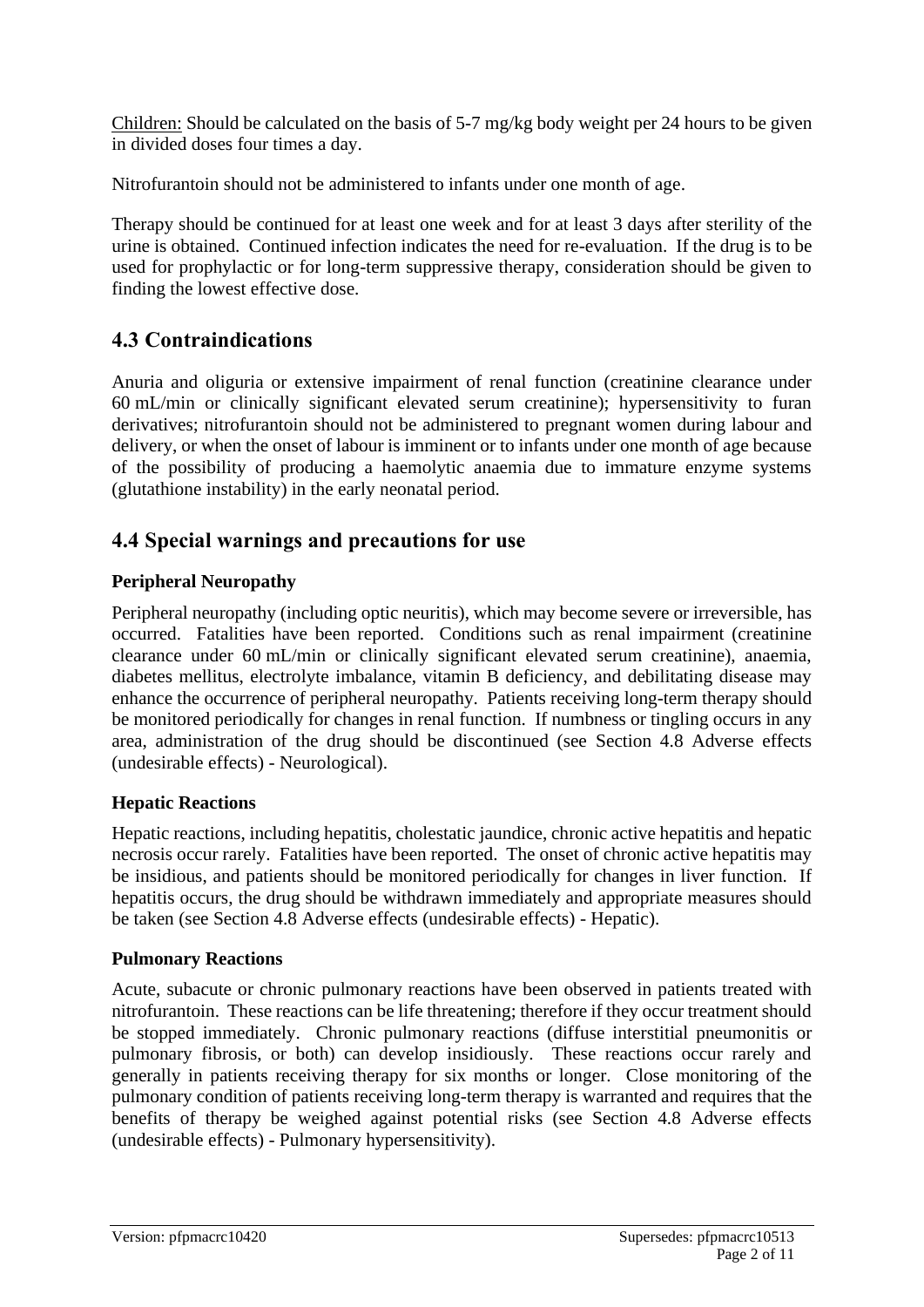#### **Haemolytic Anaemia**

Haemolytic anaemia of the primaquine-sensitivity type has been induced by nitrofurantoin. The haemolysis appears to be linked to a glucose-6-phosphate dehydrogenase deficiency in the affected patients' red blood cells. This deficiency is found in 10% of African descent individuals and in a small percentage of ethnic groups of Mediterranean and Near Eastern origin. G6PD deficiency has also been reported occasionally amongst Caucasian groups. Any sign of haemolysis is an indication to discontinue the drug. Haemolysis ceases when the drug is withdrawn.

#### **Colitis**

Antibiotic associated Pseudomembranous colitis has been reported with many antibacterials including sporadic reports with nitrofurantoin. A toxin produced with *Clostridium difficile* appears to be the primary cause. The severity of the colitis may range from mild to life threatening. It is important to consider this diagnosis in patients who develop diarrhoea or colitis in association with antibiotic use (this may occur up to several weeks after cessation of antibiotic therapy). Mild cases usually respond to drug discontinuation alone. However, in moderate to severe cases appropriate therapy with a suitable oral antibacterial agent effective against *Clostridium difficile* should be considered. Fluids, electrolytes and protein replacement should be provided when indicated. Drugs which delay peristalsis, e.g. opiates and diphenoxylate with atropine may prolong and/or worsen the condition and should not be used.

Patients should be advised that nitrofurantoin may cause brownish discolouration of the urine.

#### **Use in hepatic impairment**

If hepatitis occurs, the drug should be withdrawn immediately and appropriate measures should be taken (see Section 4.8 Adverse effects (undesirable effects) - Hepatic).

#### **Use in renal impairment or acidosis**

In the presence of impairment of renal function or acidosis, administer MACRODANTIN with caution. If employed under such circumstances the blood  $pH$ ,  $CO_2$ -content or combining power and urea nitrogen or non-protein nitrogen should be followed closely. This is particularly important if treatment is continued beyond fourteen days.

#### **Use in the elderly**

No data available.

#### **Paediatric use**

Nitrofurantoin should not be administered to infants under one month of age. For information regarding dosage in children see Section 4.2 Dose and method of administration.

#### **Effects on laboratory tests**

Nitrofurantoin can interfere with certain laboratory tests e.g. serum bilirubin (false positive or spuriously high reading), urine creatinine (false positive, or accurate readings cannot be made, due to interference), serum urea (no accurate reading due to interference), urine glucose (false positive or spuriously high readings). Urine glucose tests dependent on glucose oxidase are not affected e.g. Clinistix and Testape.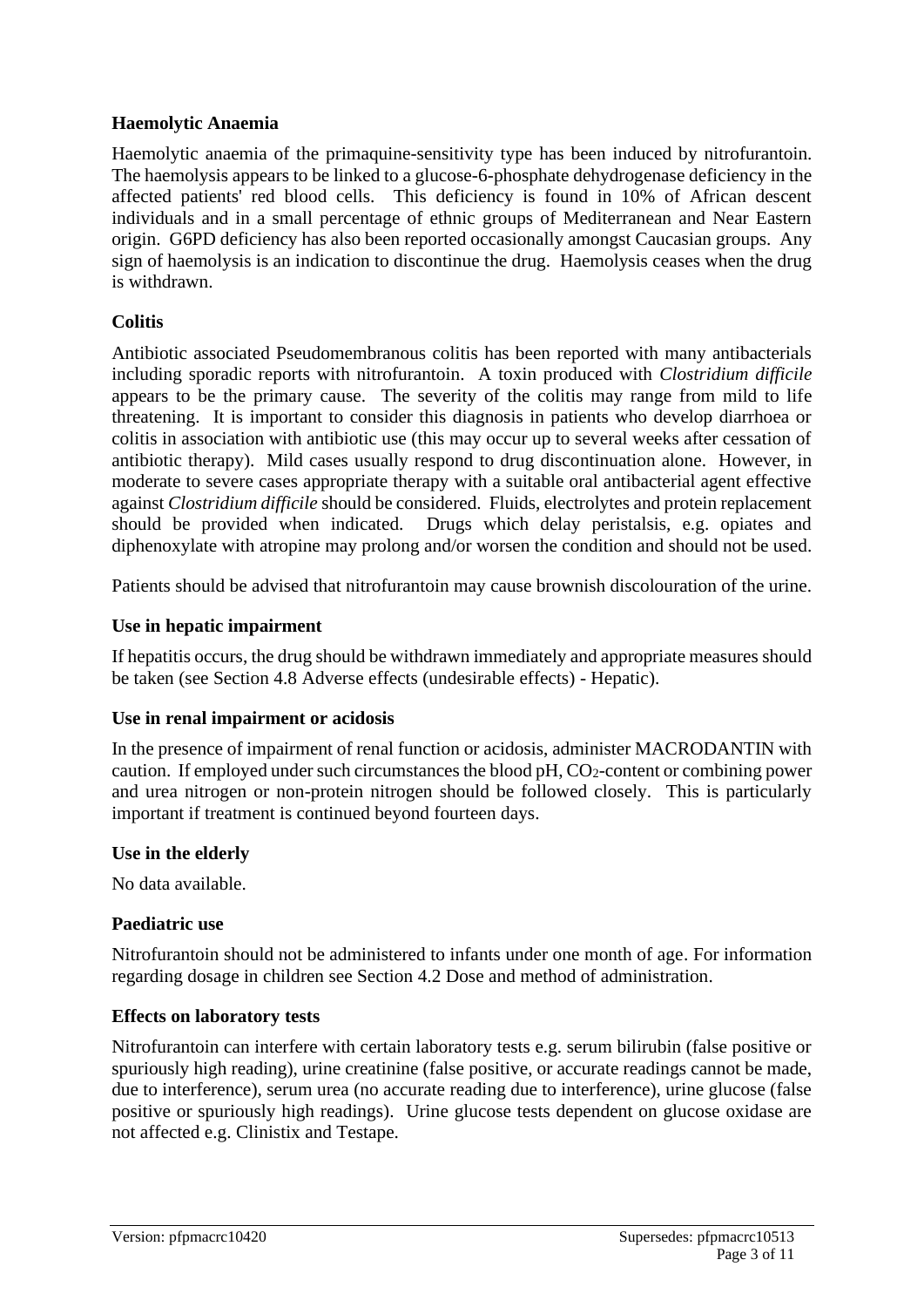## **4.5 Interactions with other medicines and other forms of interactions**

The excretion of nitrofurantoin is decreased by acidifying drugs, whereby potentiation of nitrofurantoin may occur. Conversely, alkalinising drugs increase the rate of excretion and may diminish the effect of nitrofurantoin. Phenobarbitone has an inhibitory action on nitrofurantoin. Uricosuric drugs, such as probenecid and sulfinpyrazone, can inhibit renal tubular secretion of nitrofurantoin. The resulting increase in nitrofurantoin serum levels may increase toxicity and the decreased urinary levels could lessen its efficacy as a urinary tract antibacterial.

Antacids reduce the potency of the drug. Patients should be advised not to use antacid preparations at the same time as nitrofurantoin.

### **4.6 Fertility, pregnancy and lactation**

#### **Effects on fertility**

Rats given large doses of nitrofurantoin have developed lesions in seminiferous tubules which vary from atrophy to arrest of spermatogenesis. The arrest of spermatogenesis was reversible and treated male rats sired normal litters after recovery.

In man, nitrofurantoin can decrease sperm counts and produce abnormal testicular histology suggestive of arrested spermatogenesis.

#### **Use in pregnancy – Pregnancy Category A – short term therapy**

Nitrofurantoin has had widespread clinical use for many years. Studies, to date, have not shown a potential for nitrofurantoin to cause birth defects.

Nitrofurantoin crosses the placenta, and caution should be exercised when administering nitrofurantoin at term or to infants under one month of age because of the possibility of producing a haemolytic anaemia in patients with glucose-6-phosphate dehydrogenase (G6PD) deficiency due to immature enzyme systems in the early neonatal period.

#### **Use in lactation**

Although studies have shown that the amount of nitrofurantoin excreted in breast milk after normal therapeutic doses is negligible, the possibility of producing a haemolytic anaemia due to immature enzyme systems in the early neonatal period should be considered when administering the drug to nursing mothers.

### **4.7 Effects on ability to drive and use machines**

The effects of this medicine on a person's ability to drive and use machines were not assessed as part of its registration.

### **4.8 Adverse effects (undesirable effects)**

#### **Gastrointestinal**

Nausea with associated anorexia and emesis is the most common adverse effect of nitrofurantoin therapy. This can be reduced by taking the drug with food or milk. Less frequent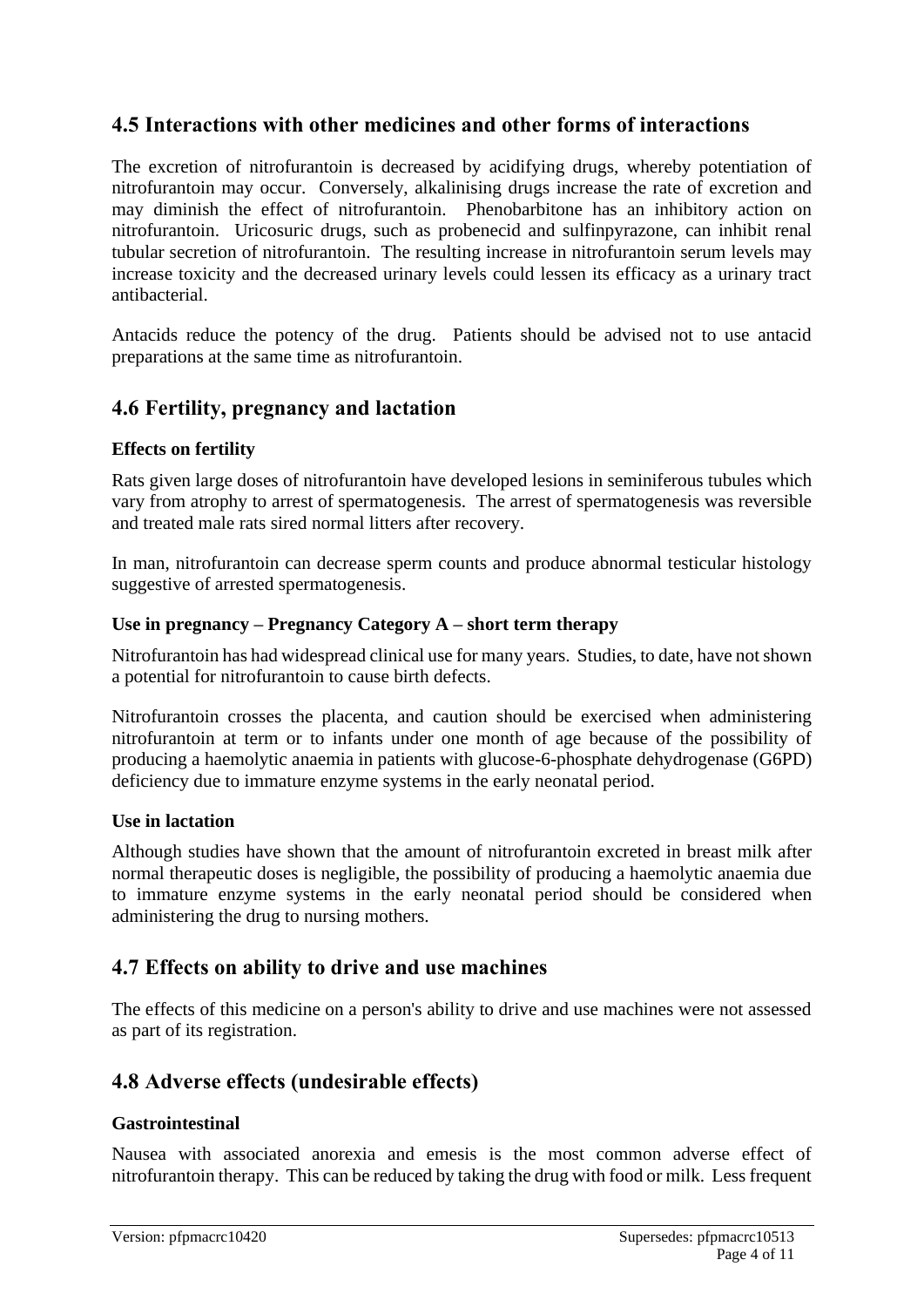are abdominal pain and diarrhoea and, rarely, hepatitis - these latter dose-related toxic effects can be minimised by reduction of the dose especially in females on long term treatment. Dyspepsia, flatulence and constipation have also been reported.

#### **Neurological**

Polyneuropathy, (including optic neuritis) which starts peripherally with initial sensory loss and paraesthesia but progresses to motor loss often with severe muscle atrophy, has occurred during nitrofurantoin therapy. A predisposing condition in most of these patients was renal failure which often was accompanied by anaemia, diabetes, electrolyte imbalance, vitamin B deficiency and debilitating disease. After stopping nitrofurantoin therapy, further deterioration is generally halted and total or partial regression occurs in almost 80% of those affected. These reactions may be severe or irreversible, but are rarely fatal. Polyneuropathy occurs in adults and children.

If numbness or tingling occurs in any area, administration of the drug should be discontinued. Headache, dizziness, nystagmus, drowsiness, asthenia, vertigo, amblyopia, depression, euphoria, confusion, psychotic reactions and benign intracranial hypertension have also been reported.

#### **Hepatic**

Hepatic reactions can occur, including hepatitis, cholestatic jaundice, chronic active hepatitis and hepatic necrosis. These reactions can be life threatening, therefore if they occur treatment should be stopped immediately. Chronic hepatic reactions can develop insidiously, but usually occur in patients on therapy for 5 months or longer. Patients on prolonged therapy should be re-examined at intervals not exceeding 6 months.

#### **Hypersensitivity reactions of several types have been reported:**

a) Pulmonary hypersensitivity - can be acute, sub-acute or chronic. These reactions can be life threatening; therefore if they occur treatment should be stopped immediately.

Acute reactions are commonly manifested by fever, chills, cough, chest pain, dyspnoea and pulmonary infiltration with consolidation and pleural effusion on X-ray and eosinophilia. The acute reaction usually occurs in the first week of therapy and resolves on withdrawal of the drug.

Sub-acute or chronic pulmonary reactions are associated with prolonged therapy. Insidious onset of malaise, dyspnoea on exertion, cough, cyanosis, altered pulmonary function and roentgenographic and histological findings of diffuse interstitial pneumonitis and fibrosis are common manifestations. Patients on prolonged therapy should be re-examined at intervals not exceeding 6 months.

The severity of chronic pulmonary reactions and their degree of resolution appear to be related to the duration of therapy after the first clinical signs appear. Pulmonary function may be impaired permanently, even after cessation of therapy. The risk is greater when chronic pulmonary reactions are not recognised early.

Changes in ECG may occur associated with pulmonary reactions. Cardiopulmonary failure leading to collapse and death has been reported.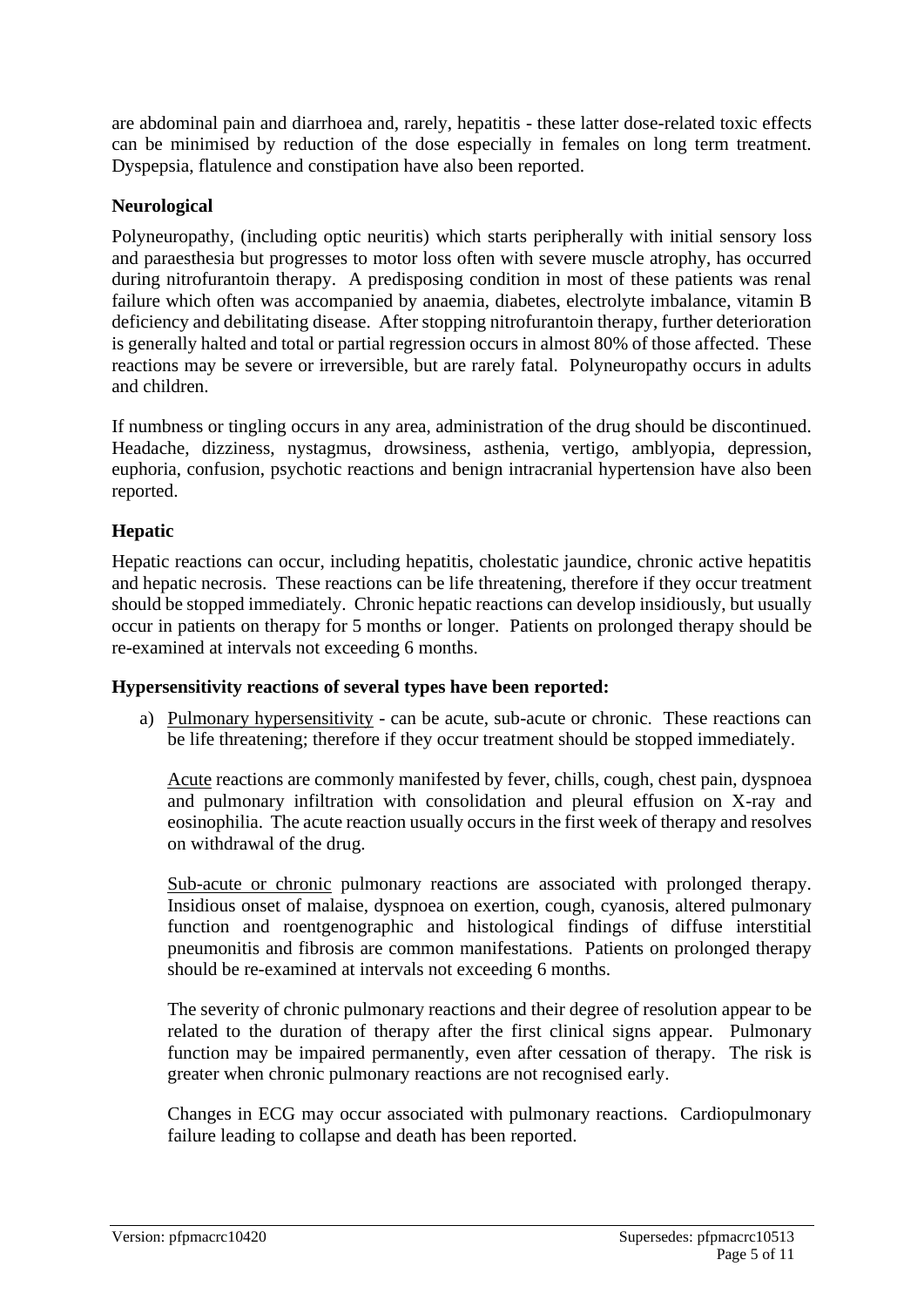- b) Dermatological reactions **-** exfoliative dermatitis, erythema multiforme, (including Stevens-Johnson syndrome) maculopapular, erythematous or eczematous eruptions and transient alopecia may occur.
- c) Other sensitivity reactions have included Lupus like syndrome and anaphylaxis, asthma attacks in patients with a history of asthma, urticaria, rash, pruritis, drug fever, angioedema, drug allergy, sialadenitis, pancreatitis and arthralgia.

#### **Haematological Reactions**

Haemolytic anaemia, leucopenia, granulocytopenia, eosinophilia, thrombocytopenia, agranulocytosis, aplastic anaemia and megaloblastic anaemia. Return of the blood picture to normal has followed cessation of therapy.

#### **Miscellaneous Reactions**

As with other microbial agents, urinary tract superinfections by resistant organisms (e.g. *Pseudomonas* or *Candida*) can occur. There are sporadic reports of *Clostridium difficile* superinfections, or pseudomembranous colitis, with the use of nitrofurantoin.

The most frequent laboratory test abnormalities reported with use of nitrofurantoin are as follows: eosinophilia, increased AST (SGOT), increased ALT (SGPT), decreased haemoglobin, increased serum phosphate.

The following laboratory adverse events also have been reported with the use of nitrofurantoin: glucose-6-phosphate dehydrogenase deficiency anaemia (see Section 4.4 Special warnings and precautions for use), agranulocytosis, leukopenia, granulocytopenia, haemolytic anaemia, thrombocytopenia, megaloblastic anaemia. In most cases, these hematologic abnormalities resolved following cessation of therapy. Aplastic anaemia has been reported rarely

#### **Reporting suspected adverse effects**

Reporting suspected adverse reactions after registration of the medicinal product is important. It allows continued monitoring of the benefit-risk balance of the medicinal product. Healthcare professionals are asked to report any suspected adverse reactions at [www.tga.gov.au/reporting](http://www.tga.gov.au/reporting-problems)[problems.](http://www.tga.gov.au/reporting-problems)

#### **4.9 Overdose**

There are very little data available on toxicity of nitrofurantoin after overdose. No toxic serum levels have been established.

#### **Symptoms**

Symptoms expected would be mainly extensions of side effects. Occasional incidents of acute overdosage have not resulted in any specific symptoms other than vomiting.

#### **Treatment**

There is no specific treatment of overdosage and no antidotes are recommended. Treatment is essentially symptomatic and supportive.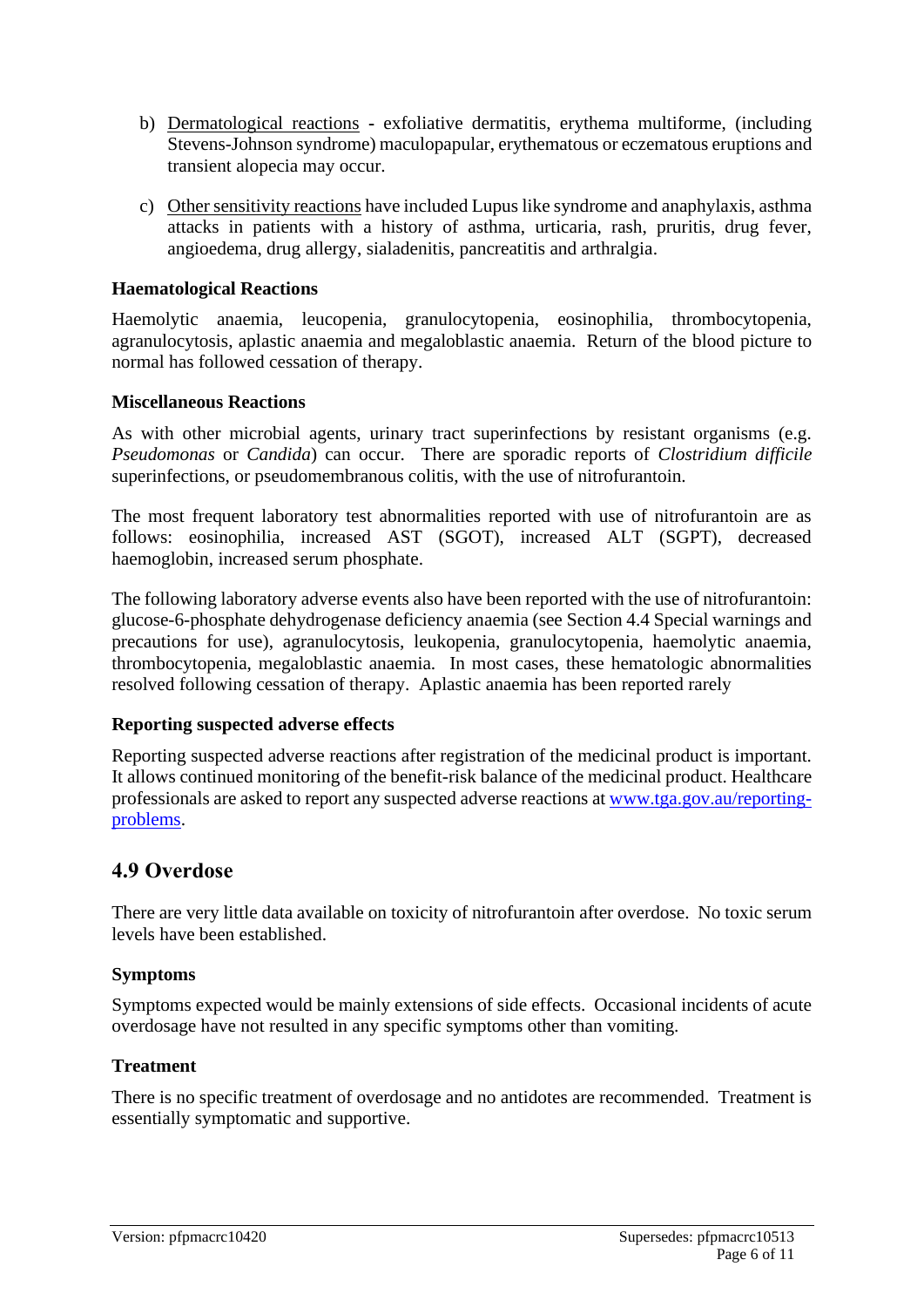As nitrofurantoin is excreted rapidly in the urine administration of adequate amounts of fluid will hasten excretion of the absorbed drug. In a patient with normal renal function 50 to 250 mg/L are considered normal urine levels after taking a therapeutic dose.

For information on the management of overdose, contact the Poison Information Centre on 131126 (Australia).

# **5. PHARMACOLOGICAL PROPERTIES**

# **5.1 Pharmacodynamic properties**

#### **Mechanism of action**

### **Microbiology**

MACRODANTIN is bacteriostatic at low concentrations (1:100,000 to 1:200,000) and *in vitro* is considered to be bactericidal in higher concentrations. Its presumed mode of action is based upon its interference with several bacterial enzyme systems.

Nitrofurantoin is active against Gram-positive and Gram-negative urinary tract pathogens, particularly *Ecoli*, but *Ps aeruginosa* and some *Klebsiella*, *Aerobacter* and *Proteus* strains are insensitive.

#### **Antibacterial Activity of Nitrofurantoin**

(Garrod Lambert & O'Grady. "Antibiotic & Chemotherapy" p 43)

| Organism                  | <b>MIC</b> (Minimum Inhibitory Concentration)<br>nitrofurantoin<br>microgram/mL |
|---------------------------|---------------------------------------------------------------------------------|
| Staph aureus              | $4 - 30$                                                                        |
| Str pyogenes              | 10                                                                              |
| Str viridans              | 8                                                                               |
| Str faecalis              | $4 - 125$                                                                       |
| N gonorrhoeae             | 15                                                                              |
| Esch coli                 | $0.4 - >250$                                                                    |
| Proteus spp               | $7.5 - >200$                                                                    |
| Klebsiella-Aerobacter spp | $25 - 200$                                                                      |
| Salmonella spp            | $5 - 15$                                                                        |
| Shigella spp              | 5                                                                               |
| Ps aeruginosa             | >200                                                                            |

Urine levels reached with normal therapeutic doses are usually in the range of 15- 46 microgram/mL and levels above the MIC for the most sensitive organisms are detectable for about 6 hours.

Bacteria develop only a limited resistance to furan derivatives.

#### **Clinical trials**

No data available.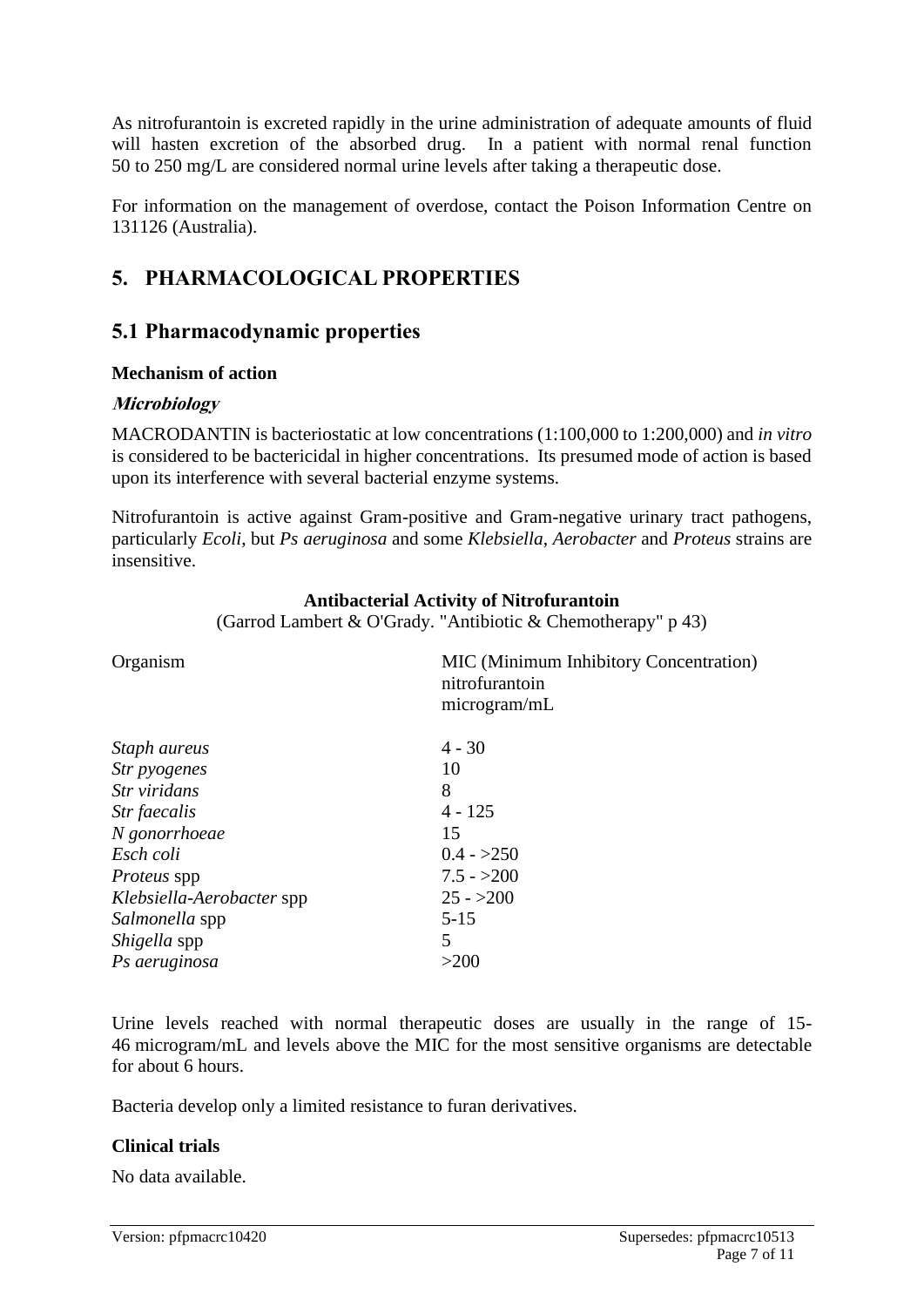# **5.2 Pharmacokinetic properties**

Nitrofurantoin is well absorbed orally and is rapidly excreted in the urine. The peak plasma level appears 1-2 hours after an oral dose and has been found not to exceed 2.5microgram/mL. 25-60% of nitrofurantoin is bound to serum proteins. The plasma half life of the drug is 20 min. The average urinary drug recoveries following a therapeutic dose regimen (100 mg four times daily for 7 days) were reported to be 37.9% (day 1) and 35% (day 7) for the macrocrystalline dosage form.

Nitrofurantoin is excreted mainly in the unchanged form, the only metabolic pathway of importance involving reduction of the nitro group. Excretion is *via* the kidney both in the glomerular filtrate and by tubular secretion.

# **5.3 Preclinical safety data**

#### **Genotoxicity**

Nitrofurantoin is mutagenic in certain bacterial systems and although it is not known how far this relates to the clinical situation the possibility of a permanent mutagenic effect on spermatozoa-producing cells requires that careful consideration be given to its use in young males.

It may be concluded that although nitrofurantoin has genotoxic properties *in vitro*, it is of low genotoxic potential in whole animals. Thus it is unlikely that the increased tumour incidences seen in male rats are due to genotoxic action.

#### **Carcinogenicity**

Nitrofurantoin has caused increases in the incidence of renal tubular cell adenomas when administered to male rats at 65-125 mg/kg/day for 2 years. The biological significance of this remains to be established. When administered to female mice at 375 mg/kg/day for 2 years, nitrofurantoin induced an increase in the incidence of benign ovarian tumours. It would appear that this effect may be secondary to its primary toxic activity of inducing ovarian atrophy and sterility.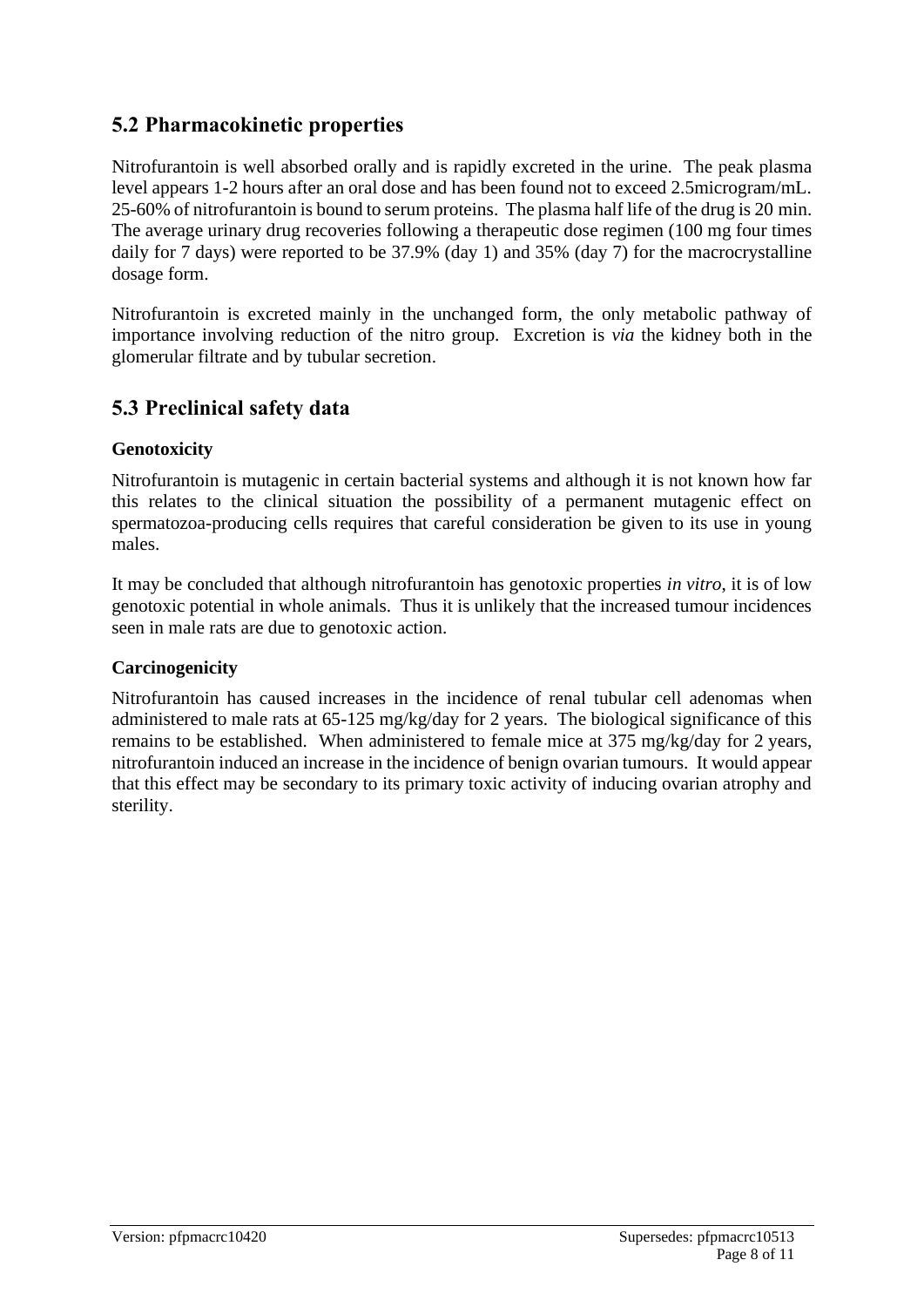# **6. PHARMACEUTICAL PARTICULARS**

# **6.1 List of excipients**

maize starch purified talc lactose monohydrate gelatin titanium dioxide quinoline yellow sodium lauryl sulfate

Tekprint SW-9008 Black Ink

Tekprint SW-9010 Black Ink.

## **6.2 Incompatibilities**

Incompatibilities were either not assessed or not identified as part of the registration of this medicine.

# **6.3 Shelf life**

In Australia, information on the shelf life can be found on the public summary of the Australian Register of Therapeutic Goods (ARTG). The expiry date can be found on the packaging.

### **6.4 Special precautions for storage**

Store below 30°C.

### **6.5 Nature and contents of container**

50 mg capsules: HDPE bottles of 4 and 30;

100 mg capsules: HDPE bottles of 30.

# **6.6 Special precautions for disposal**

In Australia, any unused medicine or waste material should be disposed of by taking to your local pharmacy.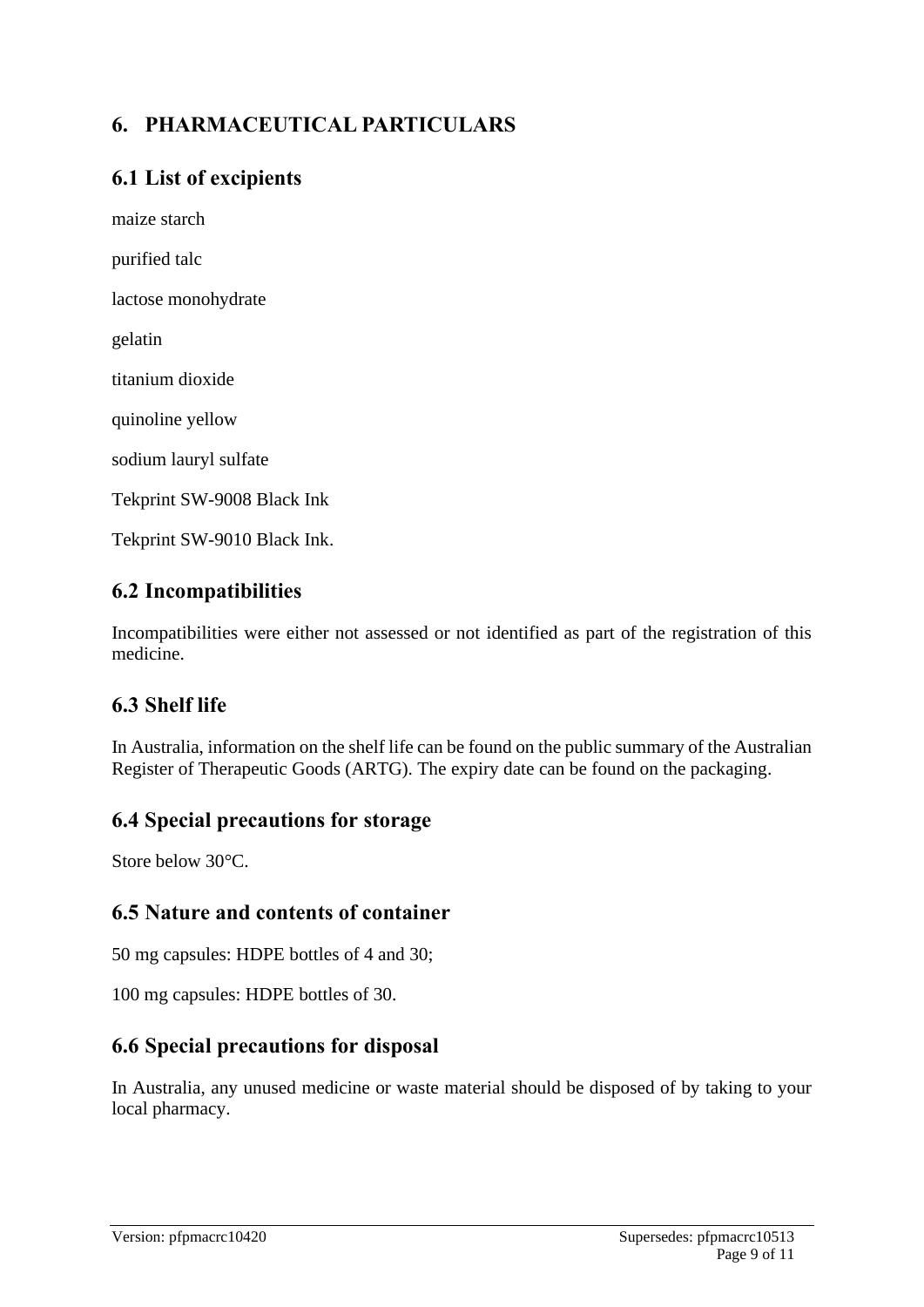# **6.7 Physicochemical properties**

Nitrofurantoin, 1-(5-nitrofurfurylideneamino) hydantoin, is a synthetic antibacterial nitrofuran derivative. It occurs as lemon yellow crystals, or fine powder, and is very slightly soluble in water or alcohol. However, solubility of the drug in water and urine increases with rises in pH. The sodium salt occurs as an orange coloured powder and is soluble in water. Nitrofurantoin darkens on exposure to light or to alkali and is decomposed upon contact with metals other than stainless steel or aluminium. In view of this, the drug should be dispensed in amber coloured bottles.

#### **Chemical structure**

Nitrofurantoin has the following chemical structure:



Nitrofurantoin has the following molecular formula and molecular weight :  $C_8H_6N_4O_5$ , 238.2.

#### **CAS number**

67-20-9

# **7. MEDICINE SCHEDULE (POISONS STANDARD)**

S4, Prescription Only Medicine

# **8. SPONSOR**

Pfizer Australia Pty Ltd Level 17, 151 Clarence Street Sydney NSW 2000 Toll Free Number: 1800 675 229 www.pfizer.com.au

# **9. DATE OF FIRST APPROVAL**

29 May 1997

# **10. DATE OF REVISION**

7 April 2020

® Registered Trademark